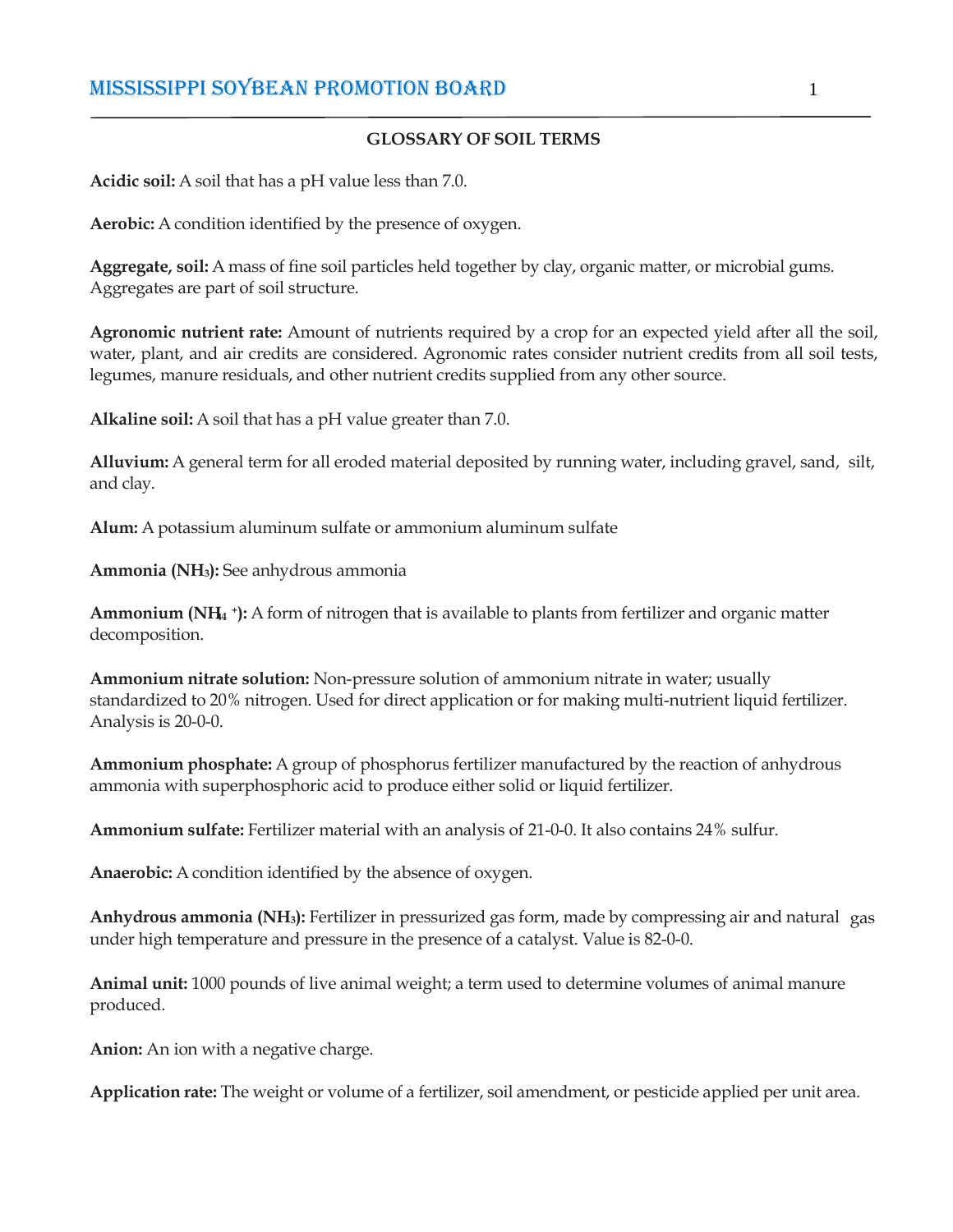**Aqua ammonia:** 20% anhydrous ammonia dissolved in water.

**Aquifer:** Layers of underground porous or fractured rock, gravel, or sand through which considerable quantities of groundwater can flow and which can supply water at a reasonable rate. May be classified as perched, confined, or unconfined.

**Available nutrient:** A nutrient in a form that a plant can absorb.

**Available water:** Portion of water in soil that can be readily absorbed by plant roots.

**Banded nutrients:** Fertilizer nutrients placed in a strip near the seed at planting, or surface or subsurface applications of solids or fluids in strips before or after planting.

**Base saturation percentage:** The proportion of the soil's cation exchange capacity occupied by basic cations.

**Biological oxygen demand (BOD):** The amount of oxygen required by aerobic microorganisms to decompose the organic matter in a sample of water; used as a measure of water pollution.

**Biomass:** Plant and plant-derived material, including manure. Includes forestry products; woodprocessing wastes; wastes associated with food processing operations; energy crops, such as switchgrass and poplar trees; and agricultural crop residues, such as corn stover and wheat straw.

**Biosolid:** Any organic material, such as livestock manure, compost, sewage sludge, or yard wastes, applied to the soil to add nutrients or for soil improvement.

**Blocky:** Soil structure classification in which aggregates are in the shape of blocks or polyhedrons.

**Buffer pH:** A soil test procedure whereby the pH of the soil is measured in buffer solution. This measurement is used in estimating the lime requirement of the soil.

**Buffer strip:** Areas or strips of land maintained in vegetation and strategically located on the landscape to help control runoff, erosion, and entrap contaminants.

**Buffering:** The ability of a solution, such as the soil solution or irrigation water, to resist changes in pH when acid or alkaline substances are added. Often used to describe a soil's resistance to pH changes when limed or acidified.

**Buildup and maintenance:** Nutrients applied to build up a target nutrient level and then maintained by annual addition of the quantity of nutrients expected to be removed in the harvested portion of the crop.

**Bulk density:** The mass of oven-dry soil per unit volume, usually expressed as grams per cubic centimeter.

**Calcitic lime:** Limestone consisting of CaCO3-based material with very low magnesium content.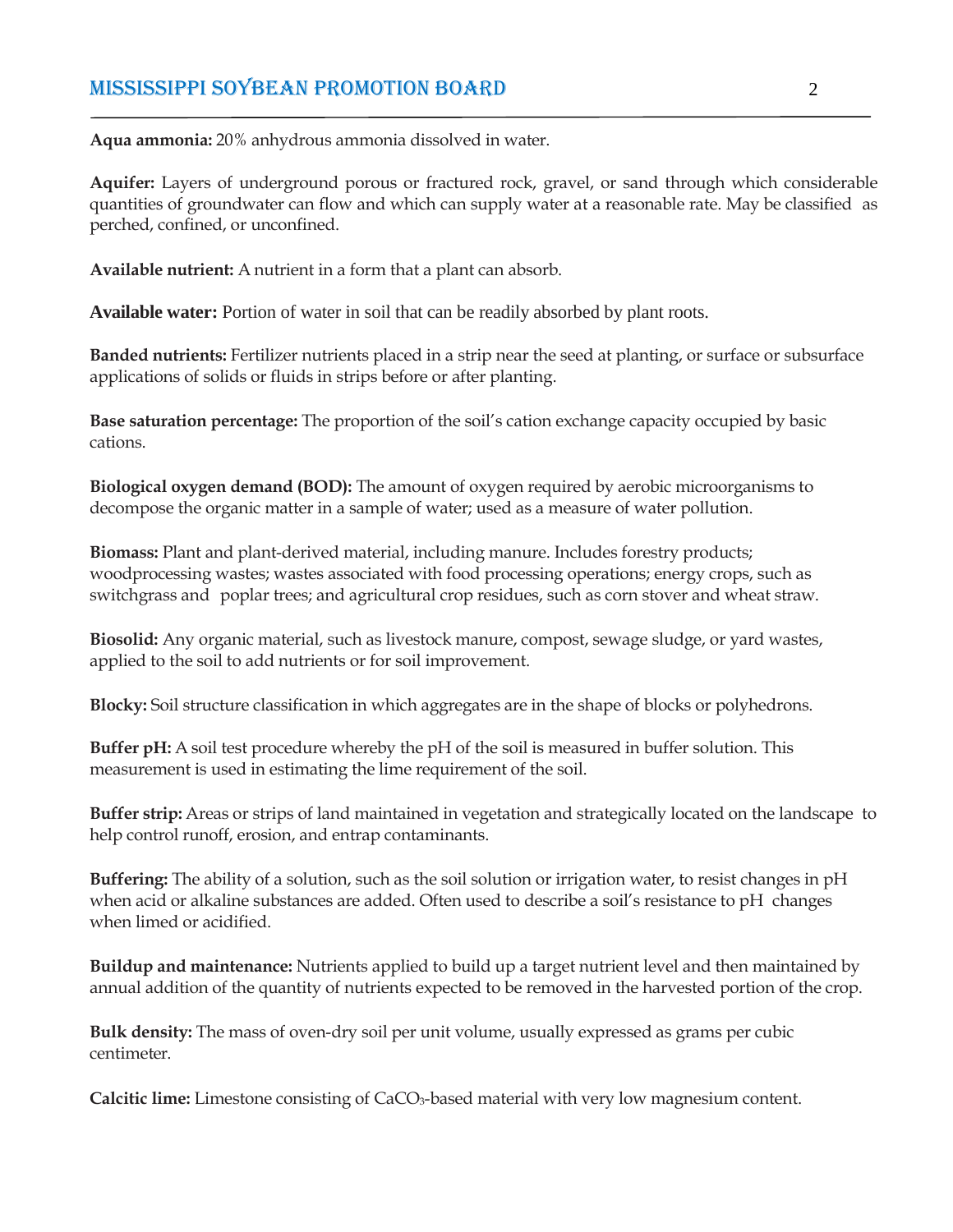**Calcium carbonate equivalent (CCE):** The liming potential of a material as compared to CaCO3.

**Capillary action:** Movement of water in the soil through small soil pores.

**Cation exchange capacity (CEC):** The amount of exchangeable cations that a soil can adsorb at a specific pH, expressed as centimoles of charge per kilogram (cmolc/kg) of soil or milliequivalents per 100 g of soil  $(meq/100 \text{ g soil}).$ 

**Cation exchange sites:** Negative charged sites on the surfaces of clays and organic matter.

**Cation:** An ion that has a positive electrical charge. Common soil cations are calcium, magnesium, hydrogen, sodium, and potassium.

**Chelated molecule:** A large, water-soluble organic molecule that binds with a free metal ion to form a water-soluble compound. This process increases the amount of metal ion or atom dissolved in the water and the availability of that ion to plants.

**Clay:** 1) The class of smallest soil particles, smaller than 0.002 millimeter in diameter. 2) The textural class with more than 40% clay, less than 45% sand, and less than 40% silt.

**Colloid:** A very tiny particle capable of being suspended in water without settling out. Soil colloids have a charged surface that attracts ions.

**Compaction (soil):** Increasing the soil bulk density, thereby decreasing the soil porosity, by the application of mechanical forces to the soil.

**Composite soil sample:** A soil sample resulting from mixing together many individual samples.

**Conservation tillage:** A general term for tillage practices that leave crop residues on the soil surface to reduce erosion.

**Contaminant:** Any physical, chemical, biological, or radiological substance that is above background concentration but does not necessarily cause harm.

**Contour tillage:** Tillage that follows the contours of a slope, rather than running up and down a slope. Helps prevent erosion and runoff.

**Contour:** An imaginary line perpendicular to the slope that represents the same elevation.

**Critical value:** The point between sufficiency and deficiency levels for a nutrient.

**Crop nutrient requirement:** The amount of nutrients needed to grow a specified yield of a crop plant per unit area.

**Crop removal rate:** The amount of nutrients that are removed from the field in the plant harvest,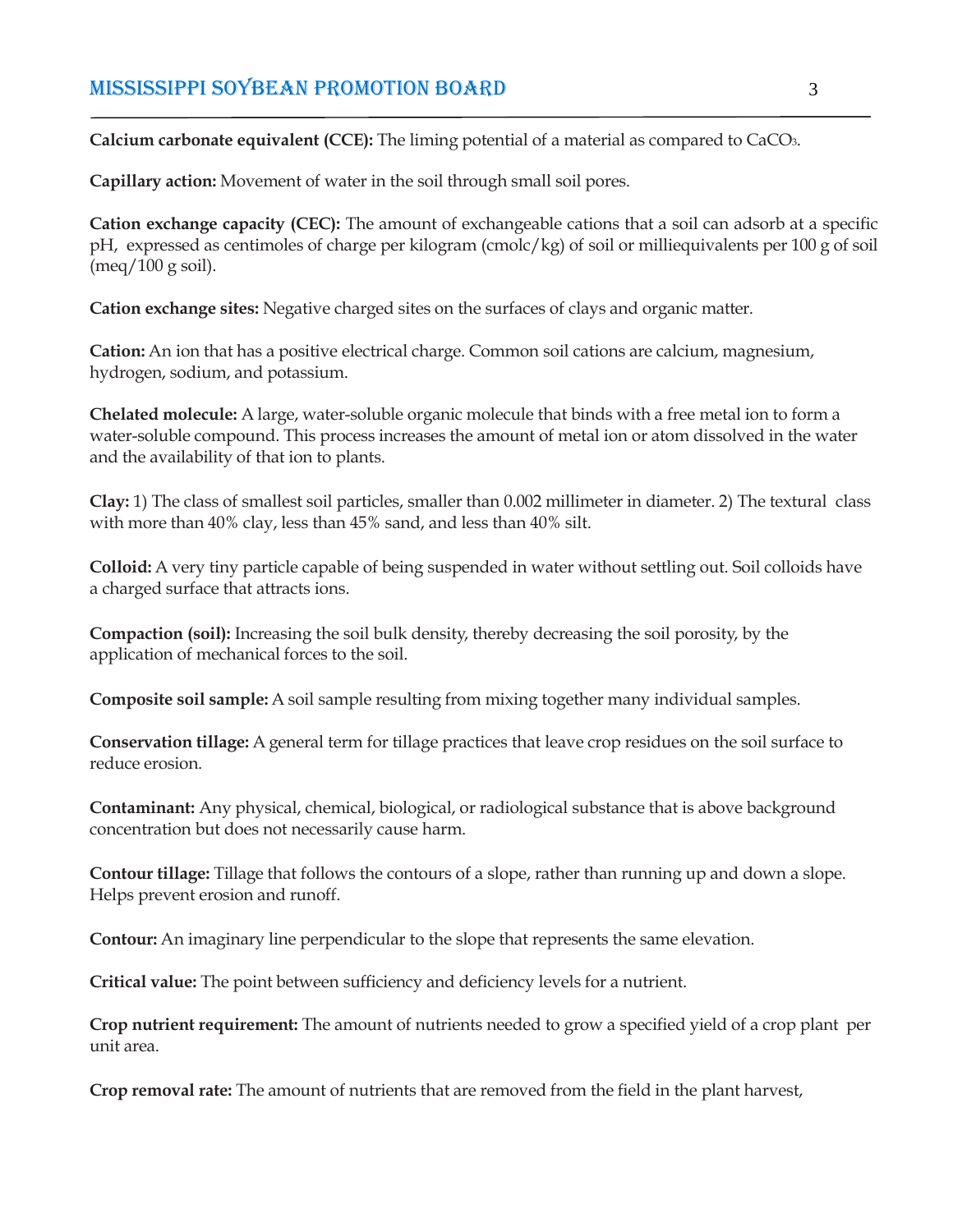including harvested fruit, grain, forage, and crop residues that are removed from the field.

**Crop rotation:** A planned sequence of crops growing in a regularly recurring succession on the same field.

**Crop sequence:** The order of crops planted and harvested in a field over a period of time.

**Crop utilization rate:** The total amount of nutrients required by the crop to produce both vegetation and grain, including nutrients used to produce roots, stems, crowns, and other unharvested plant parts as well as the harvested portion that is removed from the field.

**Crust:** A thin layer of poorly aggregated surface soil formed by wetting and drying.

**Deep tillage:** Tillage deeper than that needed to produce loose soil for a seedbed, usually used to loosen compacted subsoil.

**Denitrification:** The transformation of nitrates or nitrites to nitrogen or nitrogen oxide gas, occurring under anaerobic conditions.

**Diammonium phosphate (DAP):** Fertilizer containing both nitrogen and phosphorus with an analysis of 18-46-0.

**Diffusion:** The movement of particles from an area of higher concentration to an area of lower concentration.

**Discharge:** Flow of surface water in a stream or the flow of ground water from a pipe, spring, ditch, or flowing artesian well.

**Dolomitic lime:** A naturally occurring liming material composed chiefly of carbonates of magnesium and calcium.

**Drainage:** Rate and amount of water removal from soil by surface or sub-surface flow.

**Ecosystem:** Community of animals and plants and the physical environment in which they live.

**Effluent:** Discharge or emission of a liquid or gas.

**Elemental sulfur:** Sulfur in the elemental form that must be oxidized by soil microbes to the sulfate form for plant uptake.

**Environmentally sensitive area:** Places on the landscape that are easily degraded by human or natural activity.

**Erosion:** The wearing away of the land surface by running water, wind, ice, geological agents or mechanical actions, such as tillage or land leveling.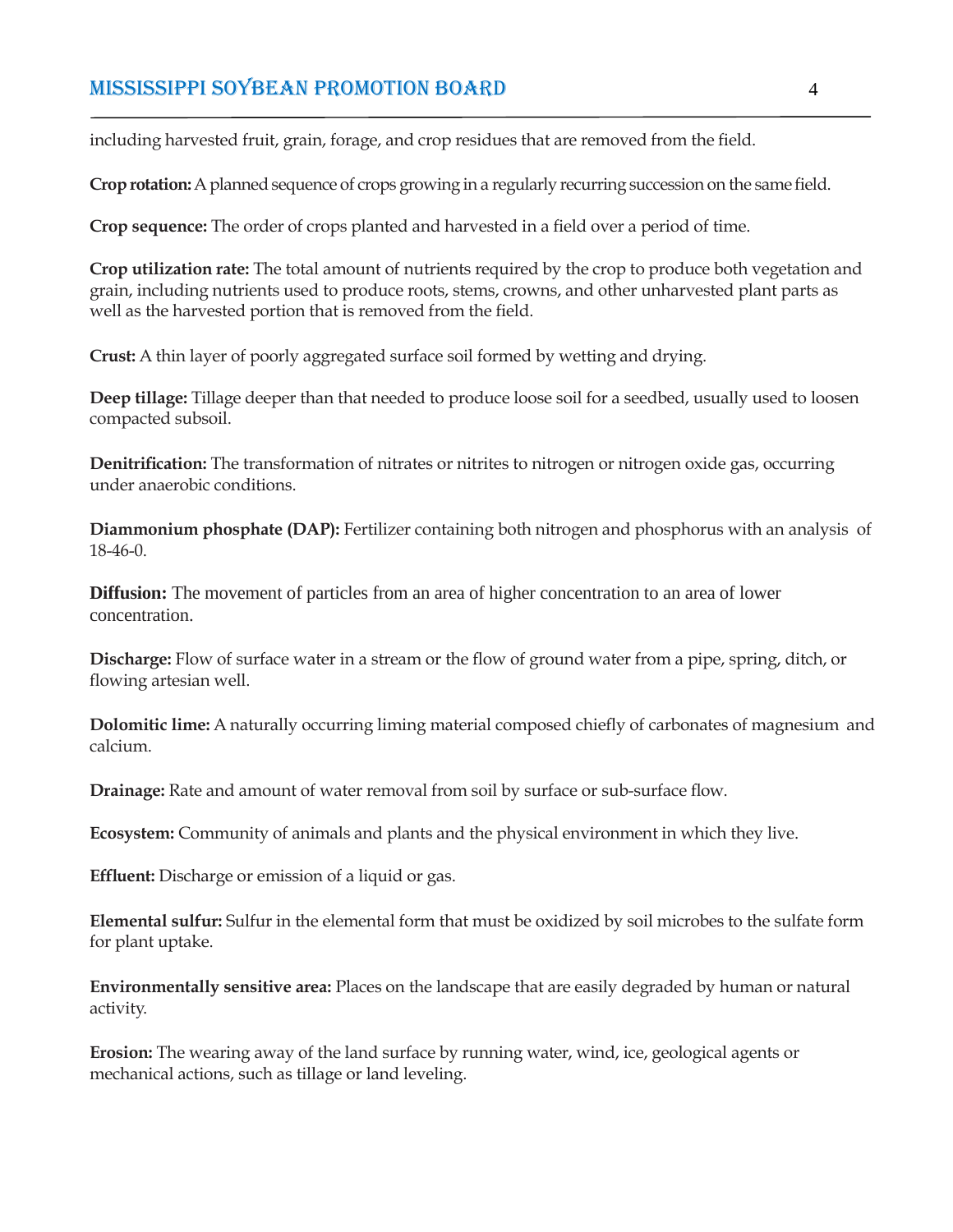**Essential plant nutrients:** Inorganic elements required for growth and development of plants.

**Eutrophication:** A natural process of enrichment of aquatic systems by nutrients, primarily nitrogen (N) and phosphorus (P). Accelerated, or cultural, eutrophication is caused by the addition of excess nutrients to a system. This results in excessive vegetative growth. Decomposition of this plant material can result in the depletion of oxygen in water, leading to the death of aquatic organisms.

**Evapotranspiration (ET):** Loss of water to the atmosphere from the earth's surface by evaporation and by transpiration through plants.

**Fertilizer:** Organic or inorganic material added to a soil to supply one or more nutrients essential to plant growth.

**Fertilizer analysis:** The composition of a fertilizer, expressed as a percentage of total nutrients; for example, total N, available phosphoric acid  $(P_2O_5)$ , and water-soluble potash (K<sub>2</sub>O).

**Fertilizer suspension:** A fluid fertilizer containing dissolved and undissolved plant nutrients. The undissolved nutrients are kept in suspension, usually by swelling-type clays.

**Field capacity:** The amount of water a soil holds after free water has drained because of gravity.

**Flood plain:** Land near a stream that is commonly flooded when the water levels are high. Soil is built from sediments deposited during flooding.

**Foliar fertilization:** Application of a dilute solution of fertilizer to plant foliage, usually made to supplement soil-applied nutrients.

**Friable:** The ease by which a moist soil can be crumbled.

**Granular:** Soil structure where the units are approximately spherical or polyhedral.

**Gravitational water:** Water that moves through the soil because of gravity.

**Green manure:** Plant material incorporated into the soil while green or at maturity, for soil improvement.

**Groundwater:** Water in the saturated zone below the soil surface.

**Guaranteed analysis:** Minimal percentages of available nutrients as stated on a fertilizer label.

**Gully:** A large channel in the soil, caused by erosion that is deep and wide enough that it cannot be crossed by tillage equipment.

**Gypsum:** Calcium sulfate (CaSO4•2H2O) used to supply calcium and sulfur and to improve sodic soils.

**Hardpan:** A dense, hard, or compacted layer in soil that slows water percolation and movement of air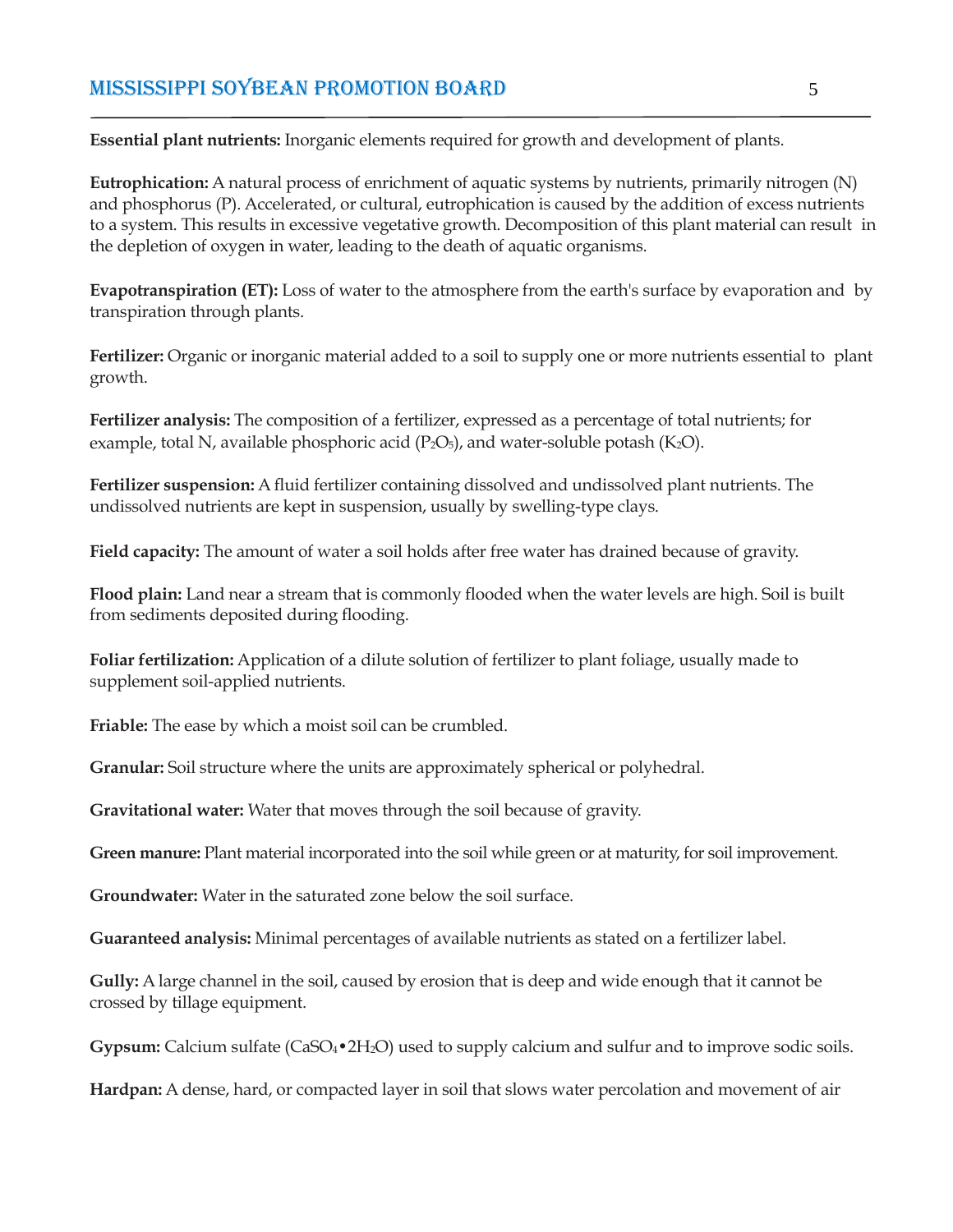and obstructs root growth. Pans may be caused by compaction, clay, or chemical cementation.

**Highly erodible land:** A soil-mapping unit with an erodibility index of 8 or more.

**Horizon (soil):** A horizontal layer of soil, created by soil-forming processes, that differs in physical or chemical properties from adjacent layers.

**Humus:** Highly decomposed organic matter that is dark-colored and highly colloidal.

**Hydrologic cycle:** Movement of water in and on the earth and atmosphere through processes such as precipitation, evaporation, runoff, and infiltration.

**Hygroscopic water:** Water held tightly by adhesion to soil particles. Cannot be used by plants and remains in soil after air-drying. Can be driven off by heating.

**Immobile nutrient:** A plant nutrient that moves slowly in the soil or plant.

**Immobilization:** The conversion of an element from the inorganic to the organic form in microbial tissues, resulting in that element not being readily available to other organisms or plants.

**Impermeable layer:** Soil layers, either natural or man-made, that resist penetration by fluids or roots.

**Infiltration:** Entry of water from precipitation, irrigation, or runoff into the soil profile.

**Injection:** Placing something below the surface of soil by mechanical means.

**Inorganic nitrogen:** Mineral forms of nitrogen.

**Inorganic phosphorus:** A salt of phosphoric acid or any of its anions, usually orthophosphate or polyphosphate.

**Irrigation:** Application of water to supplement natural rainfall.

**Landscape position:** Using topography, slope characteristics, or both to separate a field into different zones that have similar soil characteristics and crop productivity.

**Lateral flow:** Movement of water horizontally below the soil surface, usually along an impervious layer.

**Leaching:** The movement of material in solution along with movement of water through the soil.

**Lime fineness:** The particle size of limestone determined by the fineness of grinding. The finer the grind, the better the material neutralizes acidity.

**Lime material:** A material capable of neutralizing soil acidity.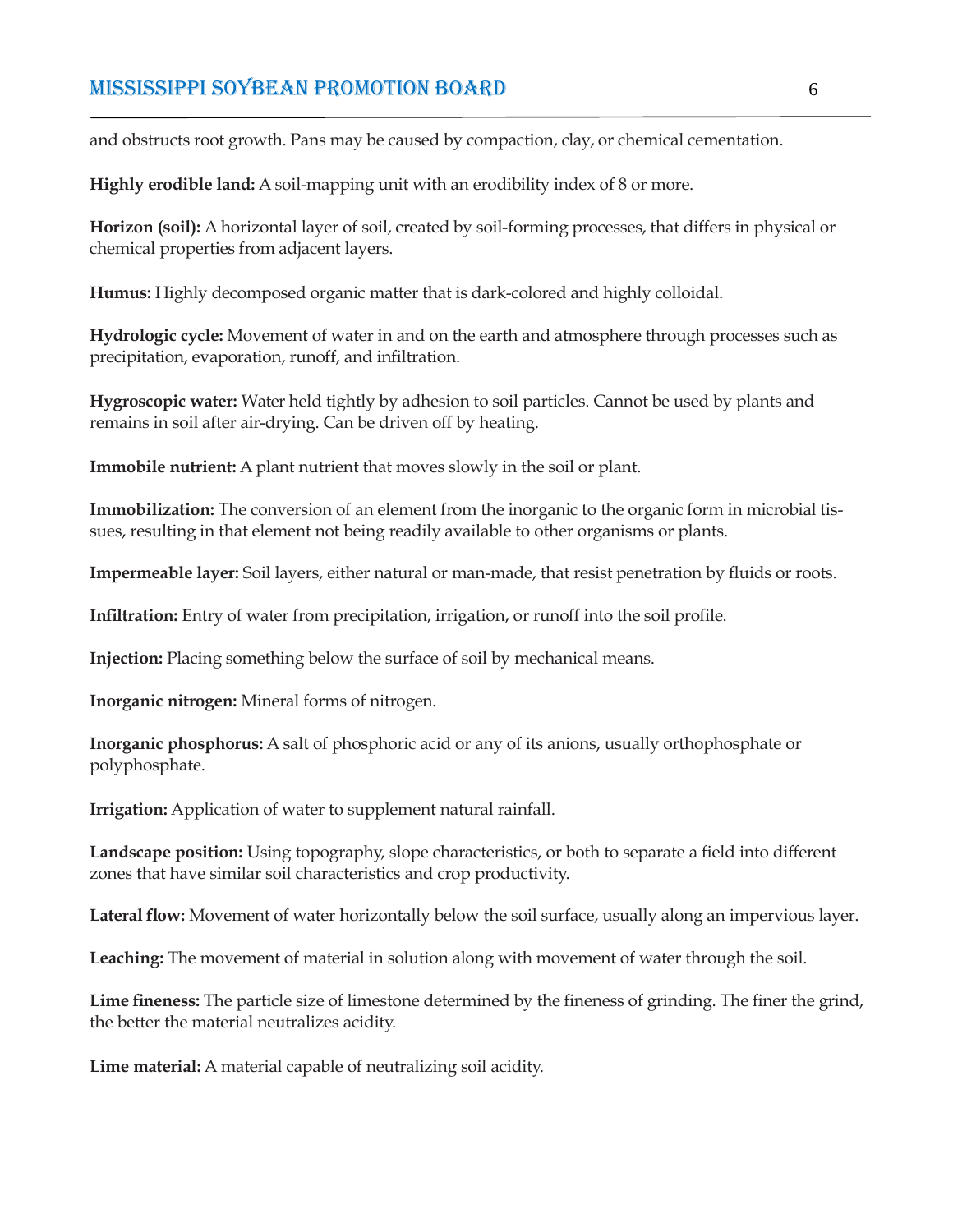**Lime purity:** The measure of impurities in a given liming material; used to estimate its neutralizing value.

**Liming requirement:** The amount of liming material required to change the soil pH to a specific value.

**Loading:** Amount of a substance entering the environment (soil, water, or air).

**Luxury consumption:** The absorption by plants of an essential nutrient in excess of their need for growth. Luxury concentrations in early growth may be used in later growth.

**Macronutrient:** A nutrient that a plant needs in relatively large amounts. Essential macronutrients are nitrogen (N), phosphorus (P), potassium (K), calcium (Ca), magnesium (Mg), and sulfur (S).

**Mapping unit (soil):** Basis for setting boundaries in a soil map. May include one or more soil series.

**Mass flow:** The movement of solutes associated with net movement of water.

**Massive soil:** A structureless soil.

**Micronutrient:** Nutrients that plants need in only small or trace amounts. Boron (B), chlorine (Cl), copper (Cu), iron (Fe), manganese (Mn), molybdenum (Mo), nickel (Ni), and zinc (Zn) are considered micronutrients.

**Mineral soil:** A soil whose traits are determined mainly by its mineral content; mineral soils contain less than 20% or 30% organic matter in the US and Canada, respectively.

**Mineralization:** The conversion of an element by soil organisms from an organic form to an inorganic form.

**Minimum tillage:** Tillage methods that involve fewer tillage operations than clean tillage does.

**Mobile nutrient:** A nutrient that moves readily in the soil or plant.

**Monoammonium phosphate (MAP):** A fertilizer composed of ammonium phosphates, resulting from the ammoniation of phosphoric acid; typically 11% N with an analysis of 11-52-0.

**Mulch:** Natural or artificial layer of plant residue or other material that conserves soil moisture, holds soil in place, aids in establishing plant cover, and minimizes temperature fluctuations.

**Mulch till:** A full-width tillage and planting combination that leaves some plant residues or other material on the soil surface.

**N-based nutrient application:** The rate of application of a nitrogen-containing material so the desired amount of nitrogen is applied, regardless of the amounts of other nutrients being applied in the material.

**3 Nitrate (NO3):** An organic nitrogen form that is very soluble, easily leached from soils, and readily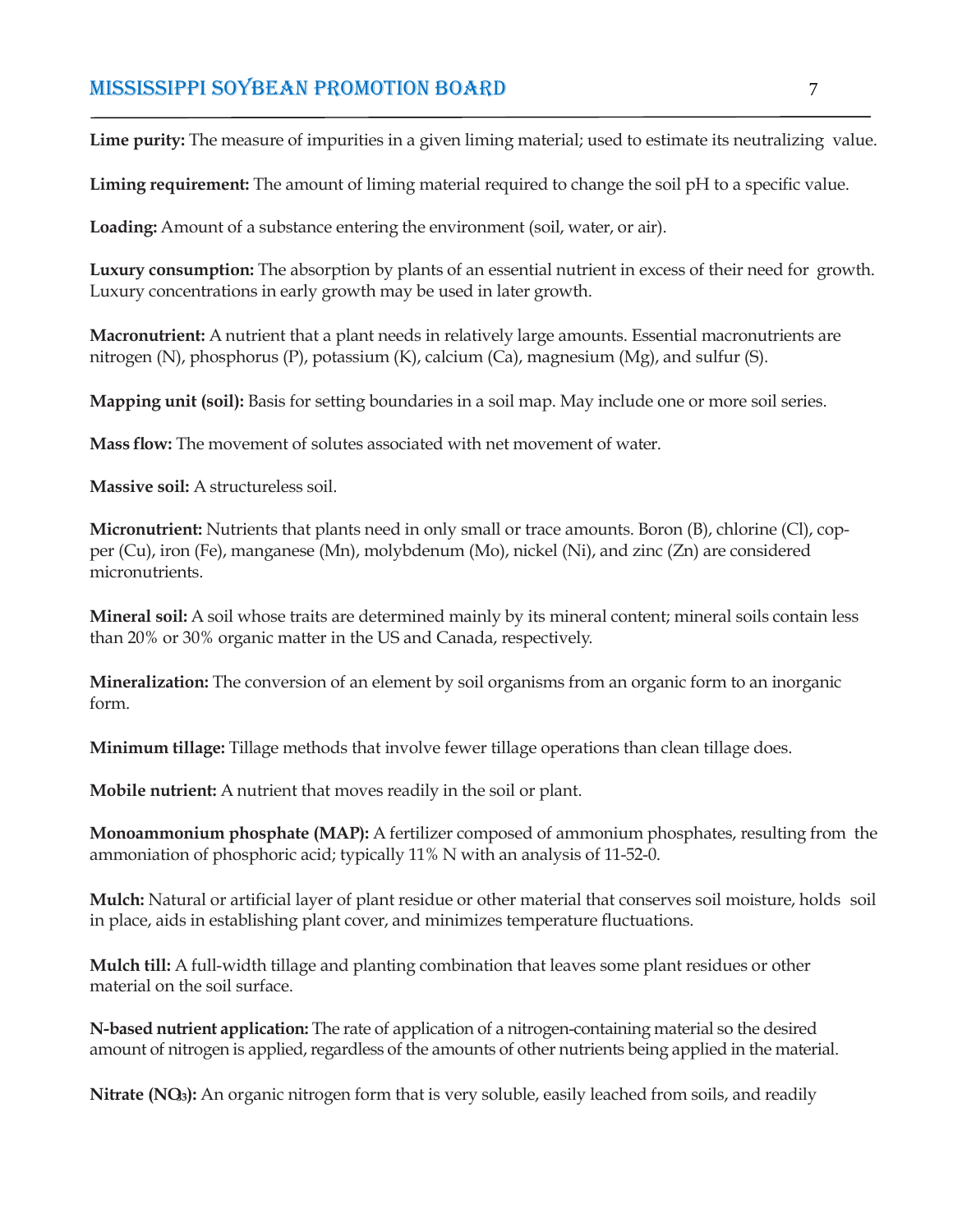available to plants.

**Nitrification inhibitor:** A chemical inhibitor that slows the conversion of ammonium to nitrate in the soil, reducing the risk of nitrogen loss from the field.

**Nitrification:** The microbial process of converting ammonium to nitrite to nitrate.

**2 Nitrite (NO2):** form of nitrogen that is the result of the first step in nitrification in soil as microbes convert NH<sub>4</sub> to NO<sub>2</sub>. It is subsequently oxidized to nitrate (NO<sub>3</sub>) by microbes.

**Nitrogen:** An essential plant nutrient that is part of many compounds, including chlorophyll, enzymes, amino acids, and nucleic acids.

**Non-point source (NPS) contamination or pollution:** Water contamination derived from diffuse sources such as construction sites, agricultural fields, and urban runoff.

**No-till/Direct seeding/Zero-till:** Method of growing crops that involves no seedbed preparation prior to planting.

**Nutrient buildup:** An increase in soil analysis levels of a nutrient due to application of that nutrient at levels that exceed crop removal.

**Nutrient drawdown:** A decrease in soil analysis levels of a nutrient due to crop removal.

**Nutrient management plan (NMP):** A written plan that specifies the utilization of fertilizer, animal manures, and other biosolids.

**Organic matter:** The organic fraction of the soil exclusive of undecayed plant and animal residues.

**Organic nitrogen:** Nitrogen that is bound with organic carbon and forms organic molecules.

**Organic phosphorus:** Phosphorus that is bound with organic carbon and forms organic molecules.

**Organic soil:** Soil containing more than 20 or 30% organic matter in the US and Canada, respectively.

**Orthophosphate:** Inorganic form of plant available phosphorus.

**P index:** An environmental risk assessment tool for assessing the potential for phosphorus movement from agricultural lands. It is usually based on an estimation of potential soil erosion, the phosphorus soil test level, and phosphorus management practices, such as rate of application, source of phosphorus, and timing and method of application.

**P2O5:** Phosphorus pentoxide; designation on the fertilizer label that denotes the percentage of available phosphorus expressed as  $P_2O_5$ .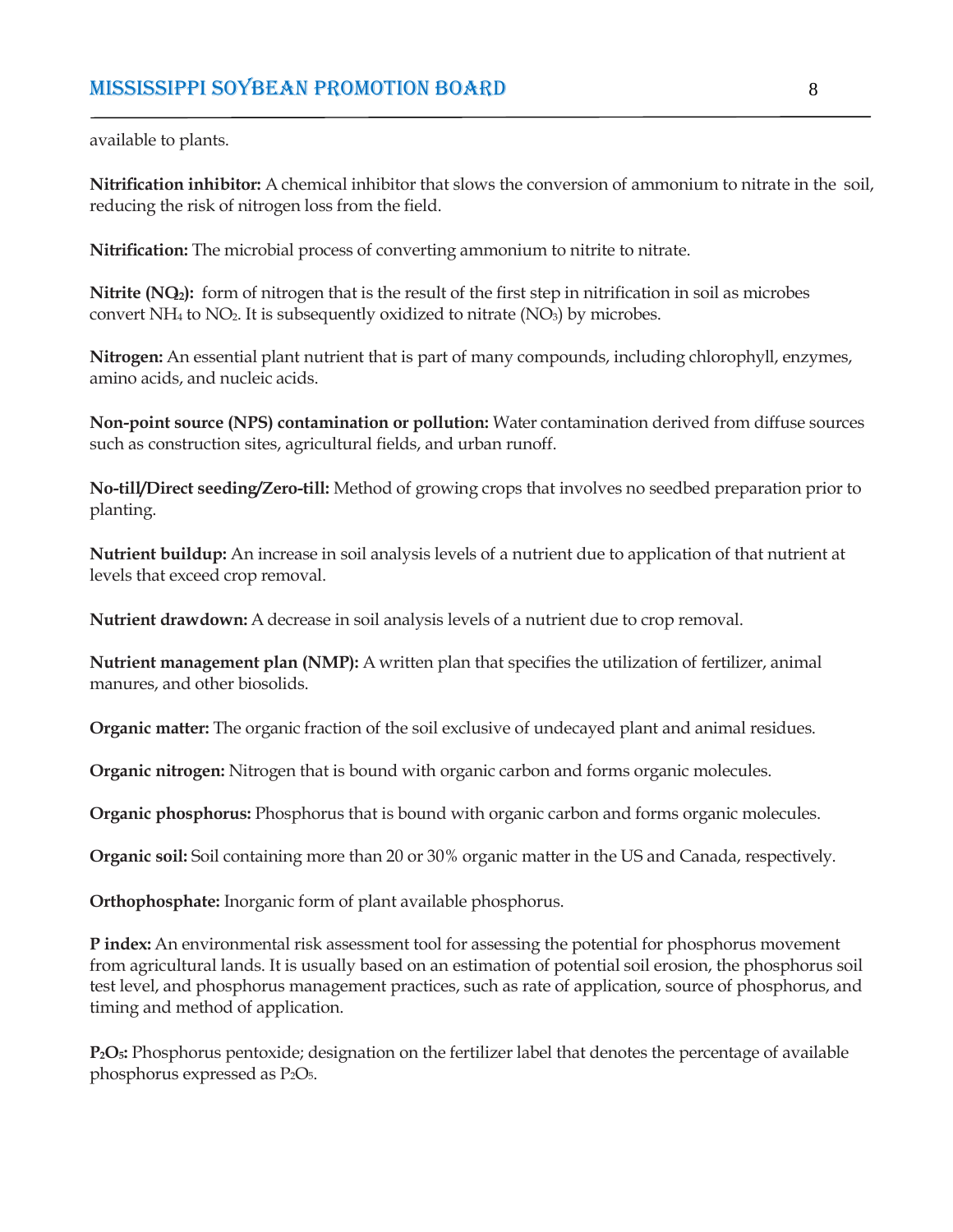**P-based nutrient application:** The rate of application of a phosphorus-containing material so that the desired amount of phosphorus is applied, based on balancing the agronomic rate or crop removal rate of the crop with the amount of phosphorus contained in a material. This amount is regardless of the amounts of other nutrients being applied in the material.

**Ped:** A natural soil aggregate, such as a granule or prism.

**Percolation:** Downward movement of water through soil or rock.

**Permanent wilting point:** The soil water content at which most plants cannot obtain sufficient water to prevent permanent tissue damage.

**Permeability:** Capacity of soil, sediment, or porous rock to transmit water and gases.

**pH:** Numerical measure of hydrogen ion concentration, with a scale of 0 to 14. Neutral is pH 7, values below 7 are acidic, and values above 7 are alkaline.

**Phosphorus:** Essential nutrient for plants and animals. Component of cell walls, nucleic acids, and energy transfer molecules.

**Plant available nitrogen (PAN):** A calculated quantity of nitrogen made available during the growing season after application of fertilizer. PAN includes a percentage of the organic nitrogen, a percentage of the ammonium N, and all the nitrate nitrogen in the fertilizer.

**Plant residues:** Plant material that remains in the field after harvest.

**Platy:** A soil structure consisting of soil aggregates that are developed predominantly along the horizontal axis; laminated; flaky.

**Point source contamination:** Water contamination from specific sources, such as leaking underground storage tanks, landfills, industrial waste discharge points, or chemical mixing sites.

**Potash (K2O):** Term used to refer to potassium or potassium fertilizers.

**Potassium:** An essential plant nutrient involved in energy metabolism, starch synthesis, and sugar degradation.

**Preferential flow:** The rapid movement of water and its constituents through the soil via large and continuous pores.

**Prismatic (columnar):** Soil structure where the individual units are bounded by flat or slightly rounded vertical faces. Units are distinctly longer vertically, and the faces are typically casts or molds of adjoining units. Vertices are angular or sub-rounded; the tops of the prisms are somewhat indistinct and normally flat.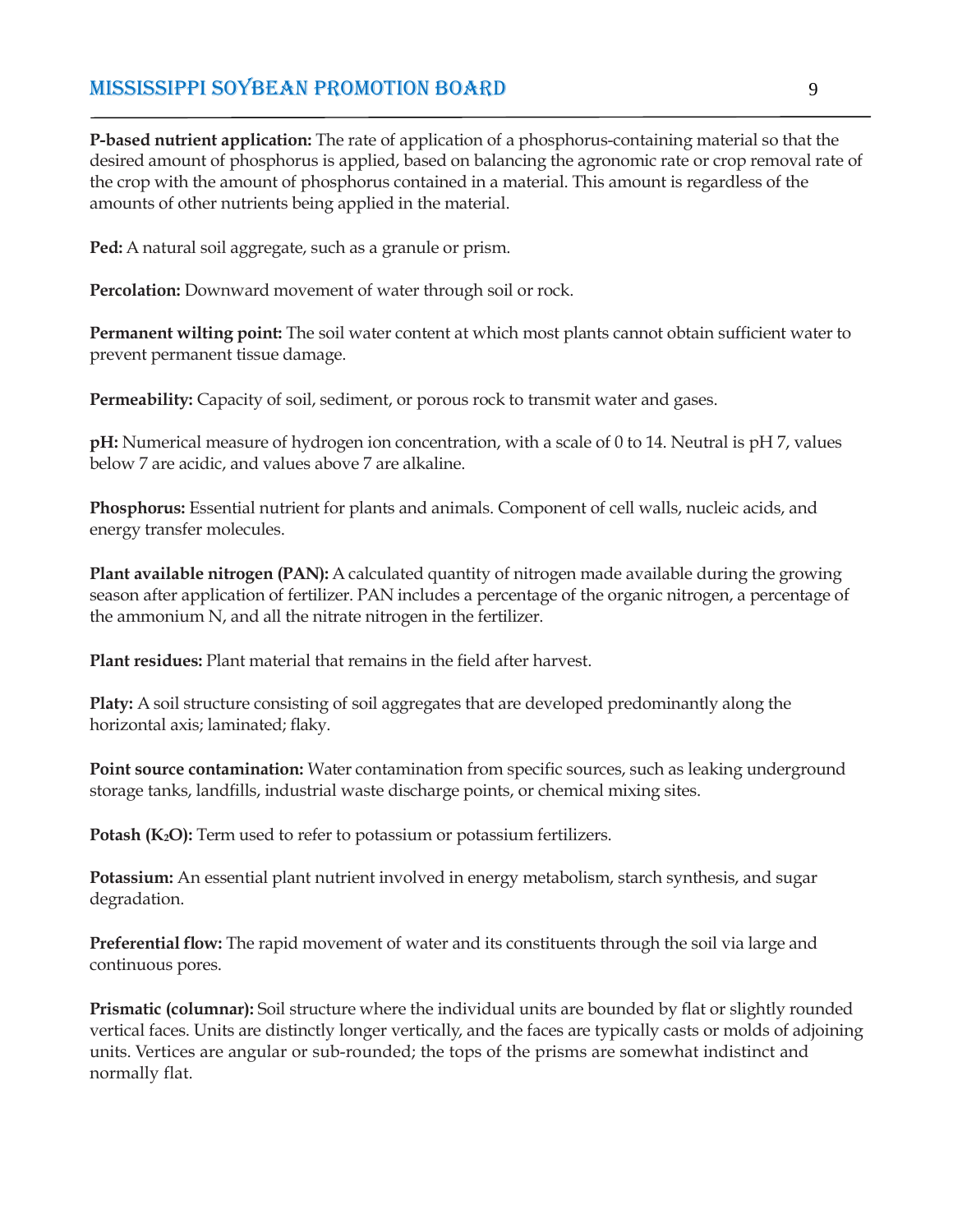**Recharge area:** Land area over which surface water infiltrates into soil and percolates downward to replenish an aquifer.

**Recharge:** Downward movement of water through soil to groundwater.

**Recommended rate:** Amount of nutrients recommended on a soil test report or plant tissue analysis for a specific crop that meets but does not exceed the crop nutrient requirements. Recommended rates can also include nutrients used for soil test buildup.

**Remote sensing:** The collection and analysis of data from a distance, using sensors that respond to different heat intensities or light wavelengths.

**Restrictive layer:** A nearly continuous layer that has one or more physical, chemical, or thermal properties that significantly impede the movement of water and air through the soil or that restricts roots or otherwise provide an unfavorable root environment.

**Rhizobia:** Bacteria capable of living symbiotically with higher plants by receiving food and carbon and providing nitrogen to the plant.

**Rill:** A channel in the soil caused by runoff water erosion that is small enough to be erased by tillage.

**Riparian zone:** Land adjacent to a body of water that is at least periodically influenced by flooding.

**Root interception:** Method by which ions in the soil are intercepted by root growth.

**Runoff:** Portion of precipitation, snowmelt, or irrigation, which moves by surface flow from an area.

**Saline soil:** A non-sodic soil containing enough soluble salt to adversely affect the growth of most crops.

**Salinity:** An index of concentration of dissolved salts in the soil.

**Secondary nutrients:** Those macronutrients (calcium, magnesium, and sulfur) used less often as fertilizers than the primary elements.

**Sediment:** Eroded soil and rock material and plant debris transported and deposited by wind or water.

**Sheet and rill erosion:** A water erosion process caused by raindrop impact on the soil surface and a thin layer of water (sheet) moving over the soil surface.

**Sidedress:** To apply a fertilizer, pesticide, or soil amendment to one side of a growing plant, either by surface application or injection.

**Single grain:** A structureless soil in which each particle exists separately, as in sand.

**Sodic soil:** Soil high in sodium and low in soluble salts.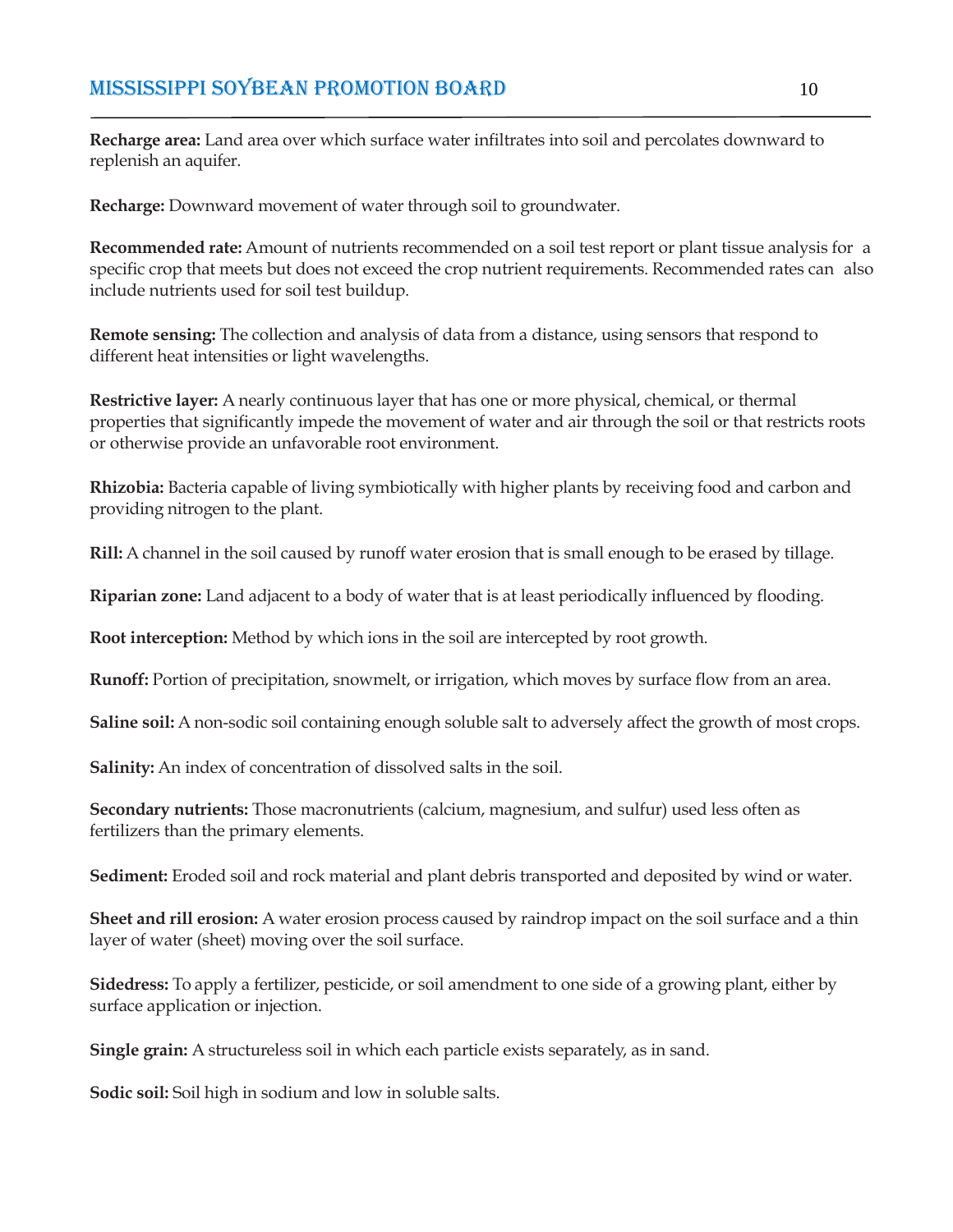**Soil analysis:** A chemical, physical, or biological procedure that estimates the plant availability of nutrients and soil quality characteristics to support plant growth.

**Soil drainage:** The process where water is moved by gravity, either by surface channels or internal pores in the soil profile.

**Soil organic matter:** The organic fraction of the soil exclusive of undecayed plant and animal residues. Often used synonymously with "humus."

**Soil pH:** The degree of acidity or alkalinity of a soil, expressed on a scale from 0 to 14, with 7.0 indicating neutrality. Increasing values indicate increasing alkalinity, while decreasing values indicate increasing acidity.

**Soil productivity:** A measure of the soil's ability to produce a particular crop or sequence of crops under a specific management system.

**Soil reaction:** A quantitative term that describes how acidic or alkaline the soil is.

**Soil sampling:** Process of obtaining a representation of an area of the soil or field by collecting a portion of the soil.

**Soil solution:** The aqueous liquid phase of the soil and its solutes contained in soil pores.

**Soil structure:** The combination or arrangement of primary soil particles into secondary soil particle units, or peds.

**Soil survey:** The examination, description, and mapping of soils of an area according to the soil classification system.

**Soil test interpretation:** Using soil analysis data to manage soil fertility and monitor environmental conditions.

**Soil test level:** The nutrient status of the soil, as indicated by analysis of a soil sample.

**Soil test recommendation:** The suggested amount of nutrients or soil amendment to be added to the soil to achieve expected crop yields.

**Soil texture:** The relative proportions of sand, silt, and clay in the soil.

**Solubility:** Amount of a substance that will dissolve in a given amount of another substance, typically water.

**Solute:** A substance that is dissolved in another substance, thus forming a solution.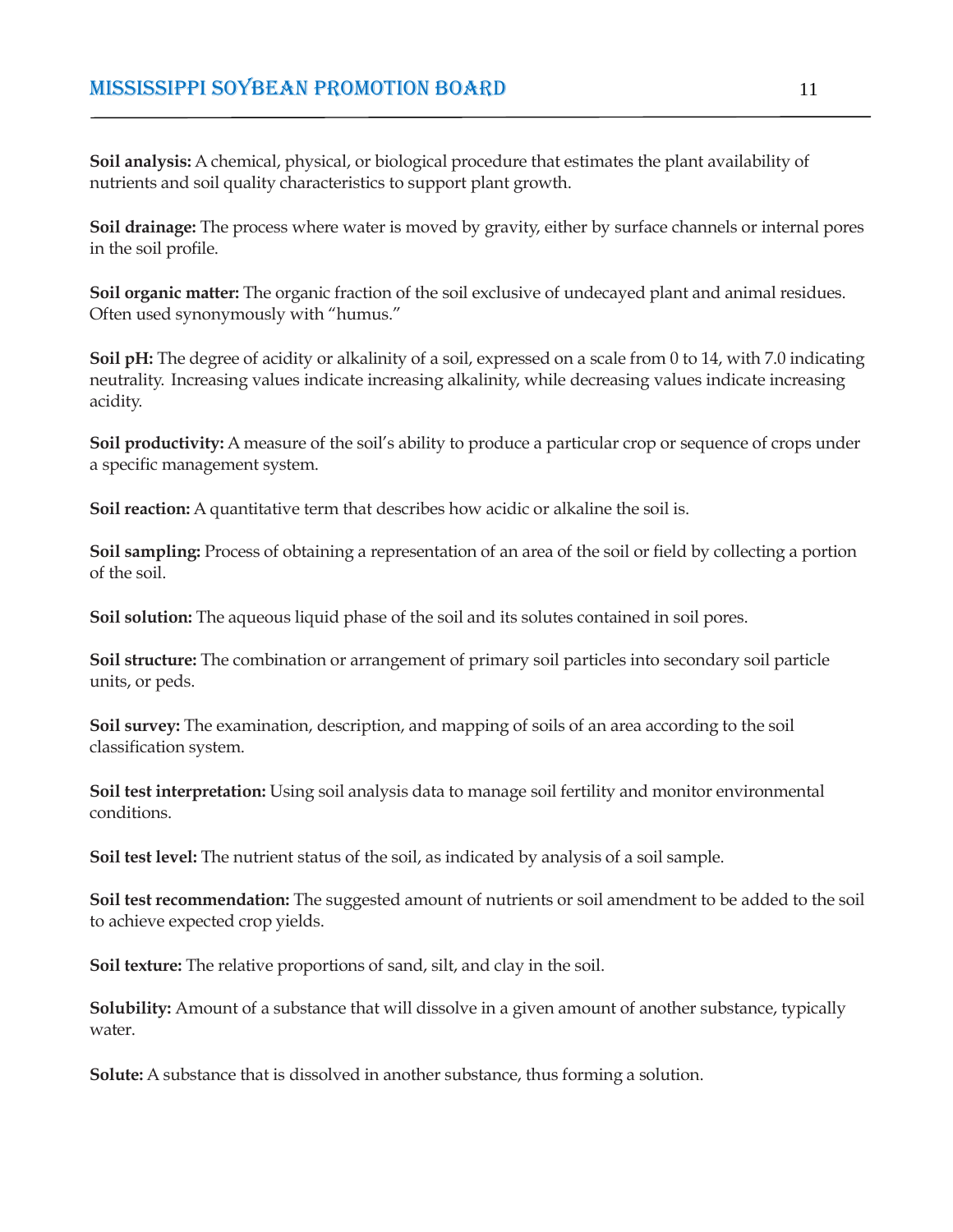**Starter fertilizer:** A fertilizer applied in relatively small amounts with or near the seed at planting.

**Subsurface band:** To apply nutrients, pesticides, or soil amendments in narrow bands below the surface of the soil.

**Sufficiency level:** a) For interpretation of plant analysis: A nutrient concentration in the plant tissue above which the crop is amply supplied, and below which the crop is deficient. b) For interpretation of soil analysis: A soil test level above which economic responses to applied fertilizers are unlikely to occur.

**Surface band:** To apply nutrients, pesticides, or soil amendments in narrow bands over the surface of the soil.

**Surface broadcast:** To apply nutrients, pesticides, or soil amendments uniformly over the surface of the soil.

**Surface creep:** Movement of sand-sized particles/aggregates by wind, in which the particles roll along the soil surface. Surface creep may account for 7 to 25% of total transport by wind.

**Symbiotic N fixation:** Conversion of molecular nitrogen (N<sub>2</sub>) to ammonia and subsequently to organic nitrogen forms by organisms.

**Tillage erosion:** The downslope displacement of soil through the action of tillage operations.

**Tillage pan:** Also known as a plow pan; a subsurface layer of soil that has a higher bulk density than the layer either above or below it. The compaction is caused by tillage operations.

**Tilth:** Physical condition of the soil in terms of how easily it can be tilled, how good a seedbed can be made, and how easily seedling shoots and roots can penetrate.

**Topdress:** To surface broadcast nutrients, pesticides, or soil amendments on the soil surface after crop emergence.

**Total nitrogen:** The sum of the organic and inorganic forms of nitrogen in a sample.

**Toxicity level:** A quantity of a material in plants, soil, or water that can harm or impair the physiological function of plants or soil.

**Triple superphosphate:** A product that has a guaranteed analysis between 40 and 50% available phosphoric acid. The most common analysis is 0-46-0.

**Uptake antagonism:** When the excess of one nutrient interferes with the uptake of another nutrient. Usually the nutrients in question have a similar uptake mechanism by the plant.

**Urea ammonium nitrate solution (UAN):** A non-pressure nitrogen fertilizer solution containing urea and ammonium nitrate in approximately equal proportions dissolved in water. The nitrogen content of the